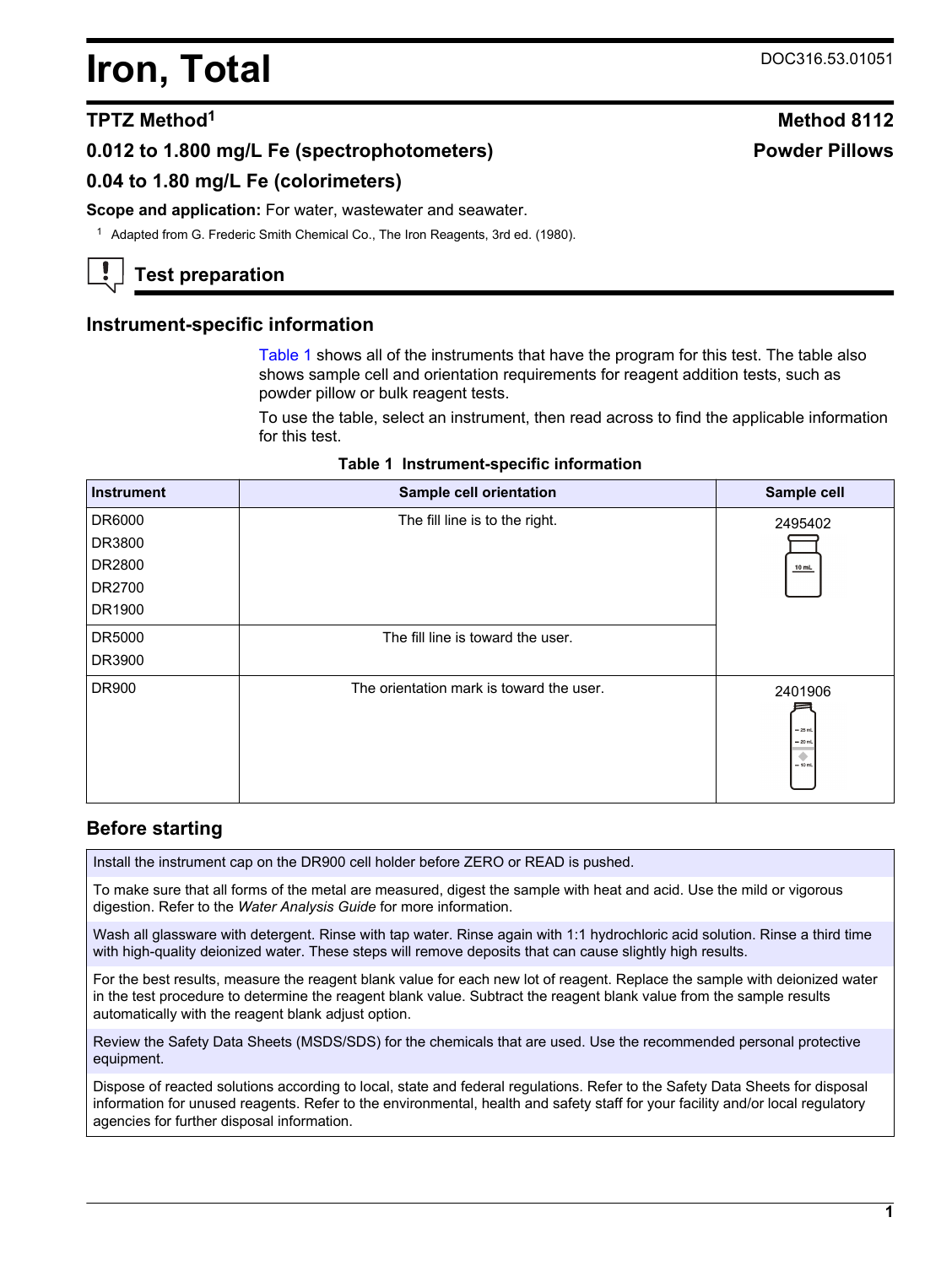# **Items to collect**

| <b>Description</b>                                                                                                                     | Quantity |
|----------------------------------------------------------------------------------------------------------------------------------------|----------|
| TPTZ Iron Reagent Powder Pillows, 10 mL                                                                                                |          |
| Sample cells. (For information about sample cells, adapters or light shields, refer to Instrument-<br>specific information on page 1.) |          |

Refer to [Consumables and replacement items](#page-4-0) on page 5 for order information.

# **Sample collection and storage**

- Collect samples in clean glass or plastic bottles that have been cleaned with 6 N (1:1) hydrochloric acid and rinsed with deionized water.
- To preserve samples for later analysis, adjust the sample pH to less than 2 with concentrated nitric acid (approximately 2 mL per liter). No acid addition is necessary if the sample is tested immediately.
- To measure only dissolved iron, filter the sample immediately after collection and before acidification.
- Keep the preserved samples at room temperature for a maximum of 6 months.
- Before analysis, adjust the pH to 3–4 with 5 N sodium hydroxide standard solution. Do not exceed pH 5 or iron may precipitate.
- Correct the test result for the dilution caused by the volume additions.

**Test procedure**



**1.** Start program **270 Iron, TPTZ**. For information about sample cells, adapters or light shields, refer to [Instrument-specific](#page-0-0) [information](#page-0-0) on page 1.



**2. Prepare the sample:** Fill a sample cell with 10 mL of sample.



**3.** Add the contents of one 10‑mL TPTZ Iron Reagent Powder Pillow to the prepared sample.



**4.** Swirl the sample cell for at least 30 seconds to mix.



**5.** Start the instrument timer. A 3‑minute reaction time starts.

Prepare the blank during the reaction time.



**6. Prepare the blank:** Fill a sample cell with 10 mL of deionized water.



**7.** Add the contents of the contents of one 10‑mL TPTZ Iron Reagent Powder Pillow to the blank.



**8.** Swirl the sample cell for at least 30 seconds to mix.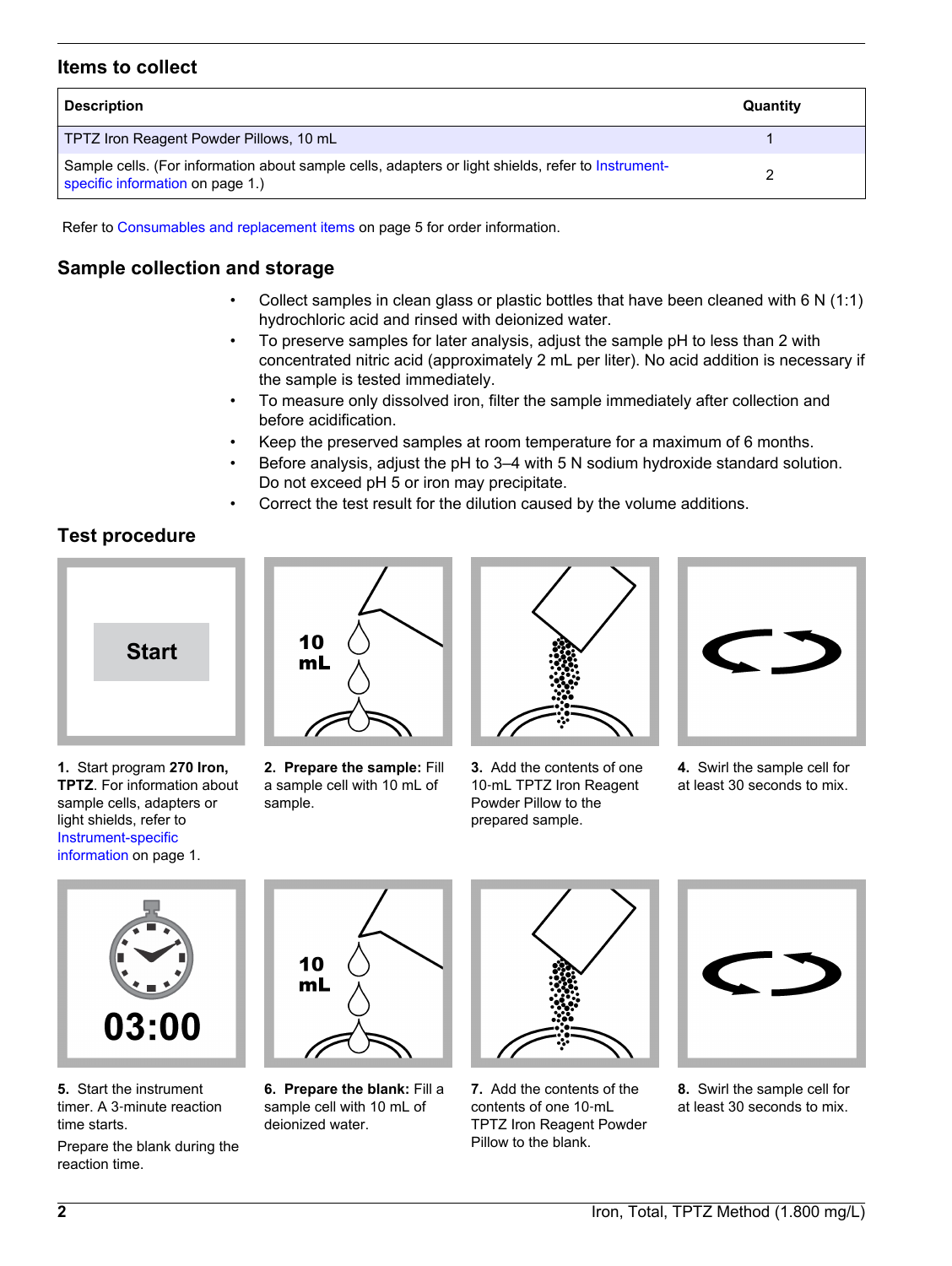

**9.** When the timer expires, clean the blank sample cell.



**10.** Insert the blank into the cell holder.



**11.** Push **ZERO**. The display shows 0.000 mg/L Fe.



**12.** Clean the prepared sample cell.





**13.** Insert the prepared sample into the cell holder. **14.** Push **READ**. Results show in mg/L Fe.

# **Interferences**

Interferences were tested with an iron concentration of 0.5 mg/L Fe. The following do not interfere with this method when present up to the levels shown.

| Interfering substance  | Interference level |
|------------------------|--------------------|
| Cadmium                | 4.0 mg/L           |
| Chromium $3+$          | 0.25 mg/L          |
| Chromium <sup>6+</sup> | $1.2$ mg/L         |
| Cobalt                 | 0.05 mg/L          |
| Copper                 | $0.6$ mg/L         |
| Cyanide                | 2.8 mg/L           |
| Manganese              | 50.0 mg/L          |
| Mercury                | $0.4$ mg/L         |
| Molybdenum             | 4.0 mg/L           |
| Nickel                 | 1.0 mg/L           |
| Nitrite Ion            | $0.8$ mg/L         |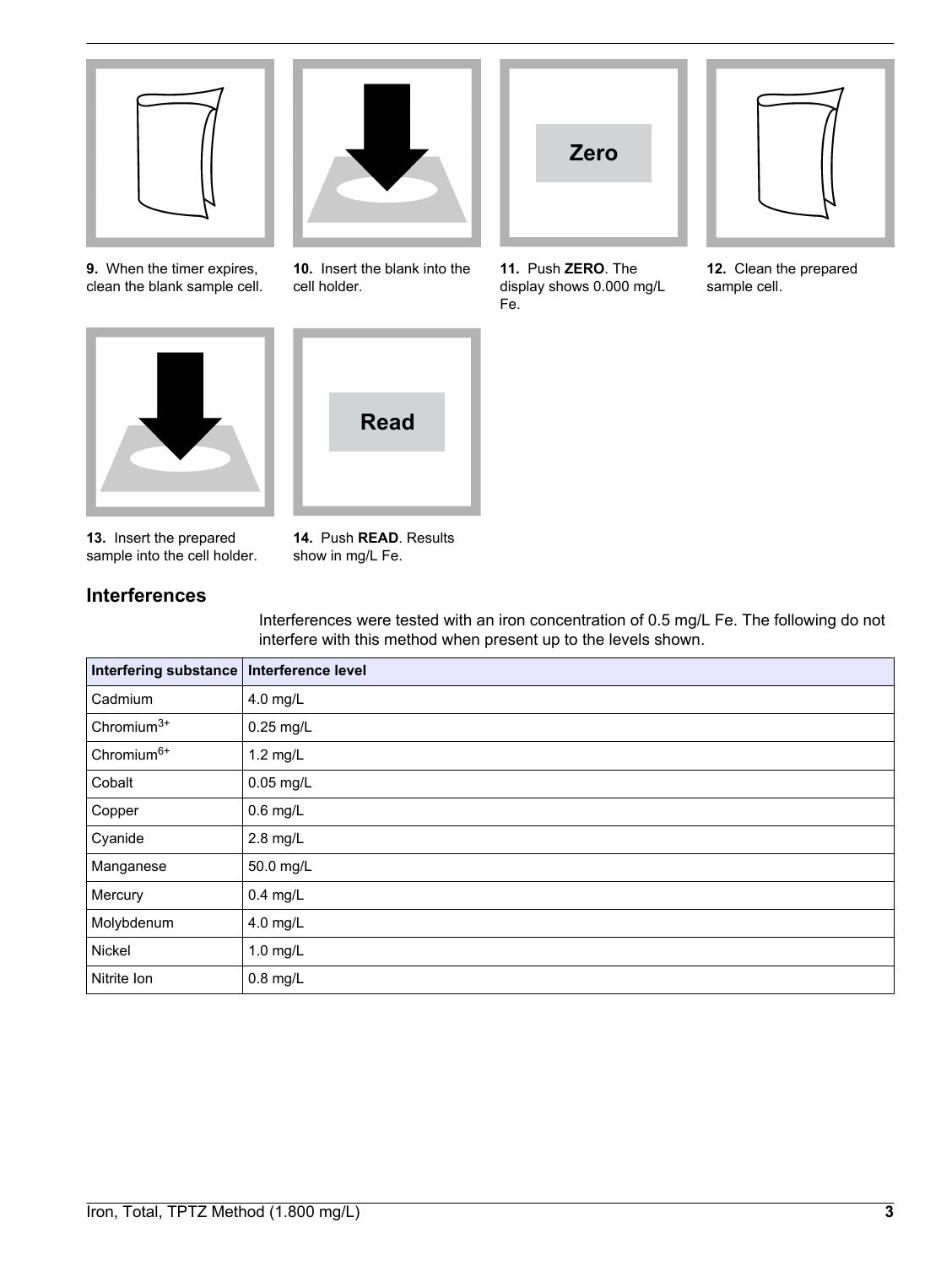| Interfering substance | Interference level                                                                                                                                                                                                                         |
|-----------------------|--------------------------------------------------------------------------------------------------------------------------------------------------------------------------------------------------------------------------------------------|
| Color or turbidity    | If the sample, without a TPTZ Iron Reagent Powder Pillow, has a color or turbidity more than the<br>blank (deionized water plus TPTZ Iron Reagent), then use the sample as the blank. Refer to the<br>powder pillow procedure.             |
| рH                    | After the addition of reagent, a sample pH of less than 3 or more than 4 may inhibit color formation.<br>The developed color fades quickly or causes turbidity. Adjust the sample pH in the sample cell<br>before the addition of reagent: |
|                       | Use a pH meter or pH paper to measure the current pH.<br>1.                                                                                                                                                                                |
|                       | Add an applicable amount of iron-free acid or base such as 1.0 N Sulfuric Acid Standard<br>2.<br>Solution or 1.0 N Sodium Hydroxide Standard Solution to adjust the sample pH to between<br>3 and $41$                                     |
|                       | Make a volume correction if significant volumes of acid or base are used.<br>3.                                                                                                                                                            |

# **Accuracy check**

#### **Standard additions method (sample spike)**

Use the standard additions method (for applicable instruments) to validate the test procedure, reagents and instrument and to find if there is an interference in the sample. Items to collect:

- Iron Standard Solution, 10 mg/L Fe
- Pipet, TenSette®, 0.1–1.0 mL and pipet tips
- Mixing cylinders, 10 mL (3)
- **1.** Use the test procedure to measure the concentration of the sample, then keep the (unspiked) sample in the instrument.
- **2.** Go to the Standard Additions option in the instrument menu.
- **3.** Select the values for standard concentration, sample volume and spike volumes.
- **4.** Open the standard solution.
- **5.** Prepare three spiked samples: use the TenSette pipet to add 0.1 mL, 0.2 mL and 0.3 mL of the standard solution, respectively, to three 10-mL portions of fresh sample. Mix well.
- **6.** Use the test procedure to measure the concentration of each of the spiked samples. Start with the smallest sample spike. Measure each of the spiked samples in the instrument.
- **7.** Select **Graph** to compare the expected results to the actual results.

*Note: If the actual results are significantly different from the expected results, make sure that the sample volumes and sample spikes are measured accurately. The sample volumes and sample spikes that are used should agree with the selections in the standard additions menu. If the results are not within acceptable limits, the sample may contain an interference.*

#### **Standard solution method**

Use the standard solution method to validate the test procedure, the reagents and the instrument.

Items to collect:

- 100 mg/L iron standard solution
- 500-mL volumetric flask, Class A
- 5-mL volumetric pipet, Class A and pipet filler safety bulb
- Deionized water
- **1.** Prepare a 1.00 mg/L iron standard solution as follows:
	- **a.** Use a pipet to add 5.00 mL of 100 mg/L iron standard solution into the volumetric flask.

<sup>&</sup>lt;sup>1</sup> Refer to [Consumables and replacement items](#page-4-0) on page 5 for order information.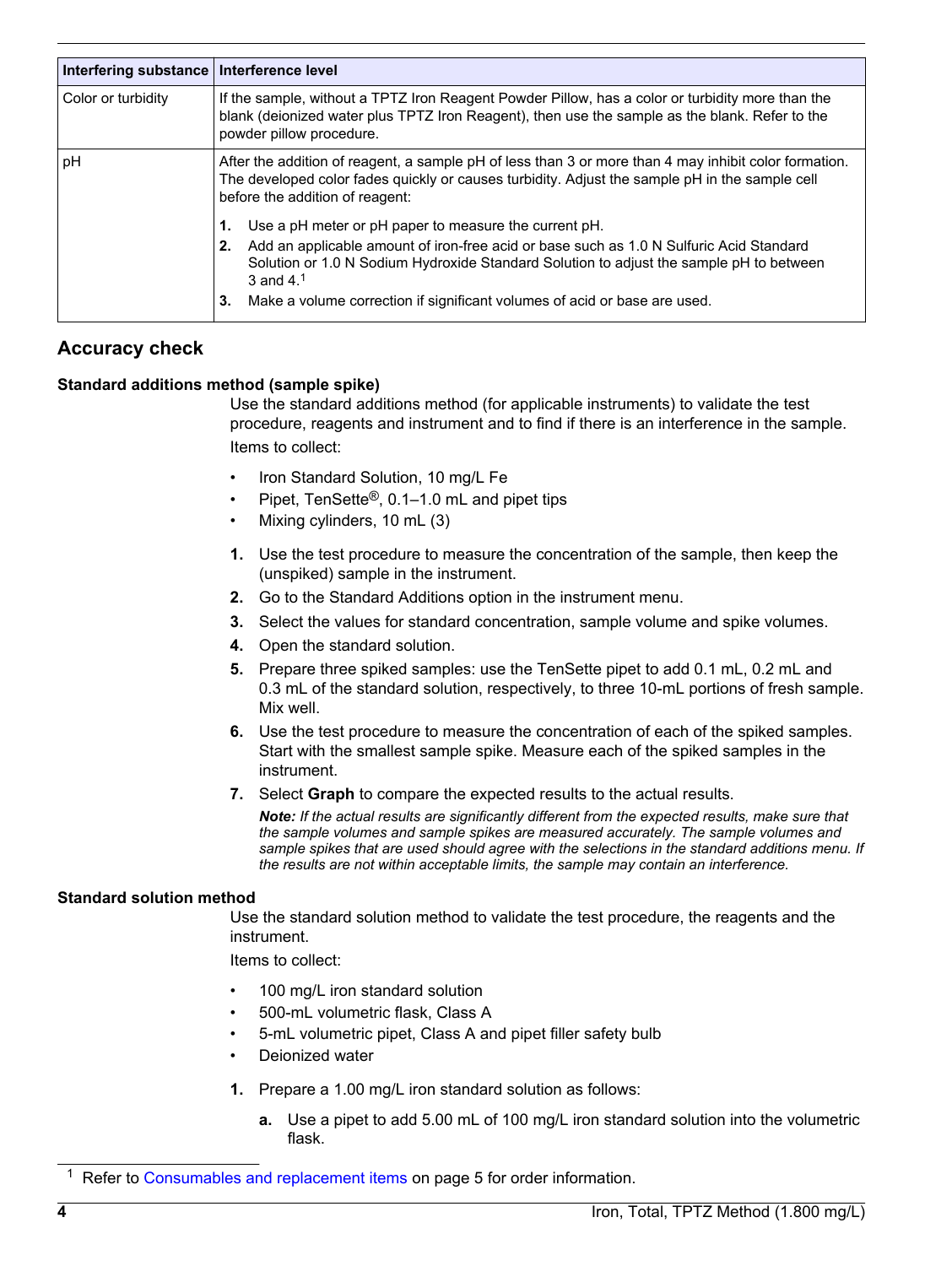- **b.** Dilute to the mark with deionized water. Mix well. Prepare this solution daily.
- **2.** Use the test procedure to measure the concentration of the prepared standard solution.
- **3.** Compare the expected result to the actual result.

*Note: The factory calibration can be adjusted slightly with the standard calibration adjust option so that the instrument shows the expected value of the standard solution. The adjusted calibration is then used for all test results. This adjustment can increase the test accuracy when there are small variations in the reagents or instruments.*

### <span id="page-4-0"></span>**Method performance**

The method performance data that follows was derived from laboratory tests that were measured on a spectrophotometer during ideal test conditions. Users can get different results under different test conditions.

| Program | <b>Standard</b> | Precision (95% confidence interval) | <b>Sensitivity</b><br>Concentration change per 0.010 Abs change |
|---------|-----------------|-------------------------------------|-----------------------------------------------------------------|
| 270     | 1.000 mg/L Fe   | 0.989-1.011 mg/L Fe                 | $0.011$ mg/L Fe                                                 |

# **Summary of method**

The TPTZ Iron Reagent forms a deep blue-purple color with ferrous iron ( $Fe<sup>2+</sup>$ ). The indicator is combined with a reducing agent that converts precipitated or suspended iron, such as rust, to the ferrous state. The amount of ferric iron ( $Fe<sup>3+</sup>$ ) can be determined as the difference between the results of a ferrous iron test and the concentration of total iron. The measurement wavelength is 590 nm for spectrophotometers or 610 nm for colorimeters.

#### **Consumables and replacement items**

#### **Required reagents**

| <b>Description</b>                     | <b>Quantity/test</b> | Unit          | ltem no. |
|----------------------------------------|----------------------|---------------|----------|
| TPTZ Iron Reagent Powder Pillow, 10 mL |                      | $100$ /p $ka$ | 2608799  |

#### **Required apparatus**

| <b>Description</b>                       | <b>Quantity/test</b> | Unit     | Item no. |
|------------------------------------------|----------------------|----------|----------|
| Sample cells, 10-mL square, matched pair |                      | $2$ /pkq | 2495402  |

#### **Recommended standards**

| <b>Description</b>                                | Unit   | Item no. |
|---------------------------------------------------|--------|----------|
| Iron Standard Solution, 100-mg/L Fe               | 100 mL | 1417542  |
| Iron Standard Solution, 10-mg/L Fe                | 500 mL | 14049    |
| Iron Standard Solution, 1-mg/L Fe                 | 500 mL | 13949    |
| Metals Drinking Water Standard, LR for Cu, Fe, Mn | 500 ml | 2833749  |
| Metals Drinking Water Standard, HR for Cu, Fe, Mn | 500 mL | 2833649  |
| Water, deionized                                  | 4 L    | 27256    |

#### **Optional reagents and apparatus**

| <b>Description</b>                | Unit   | Item no. |
|-----------------------------------|--------|----------|
| Mixing cylinder, graduated, 50 mL | each   | 189641   |
| Nitric Acid, concentrated         | 500 mL | 15249    |